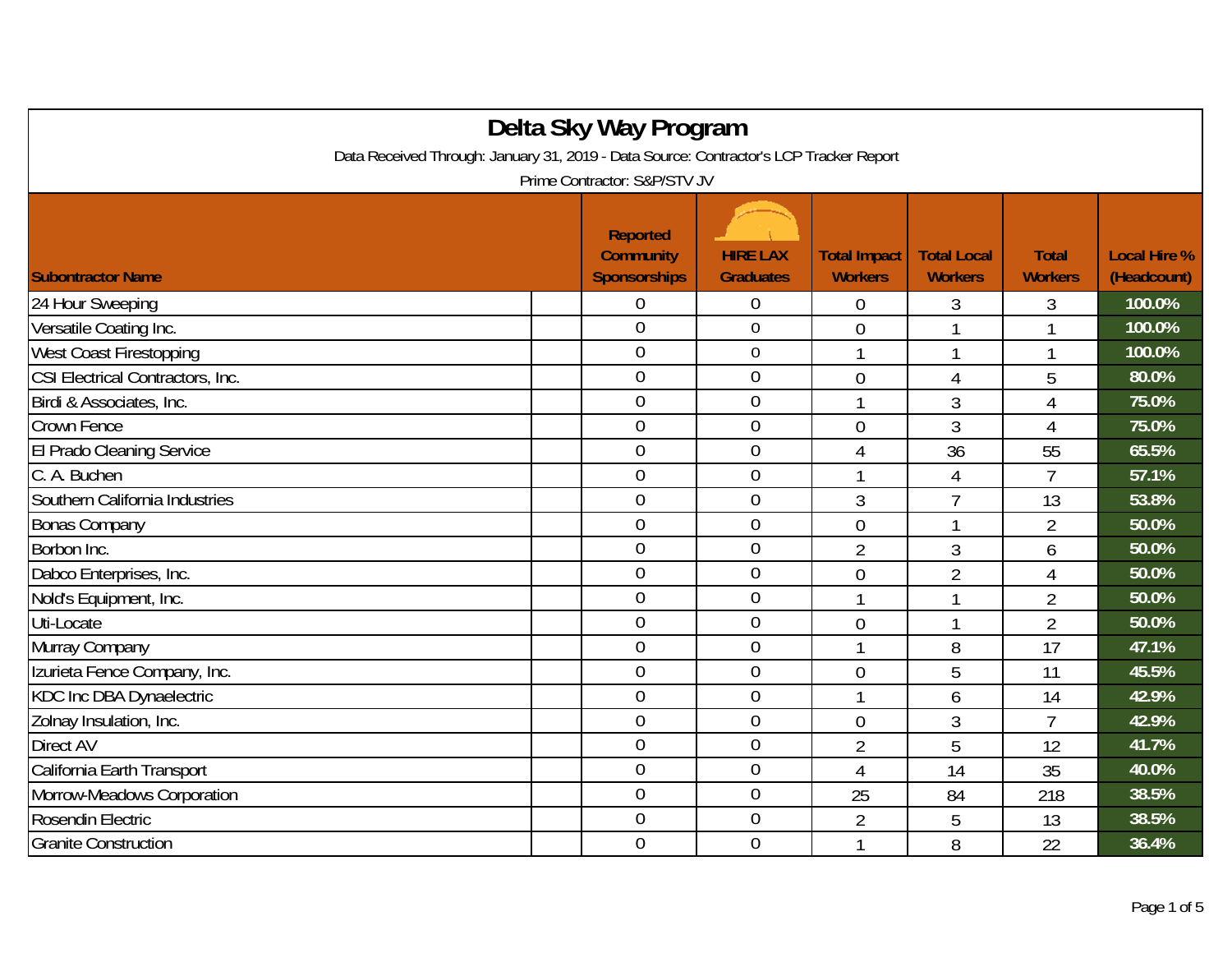| Delta Sky Way Program<br>Data Received Through: January 31, 2019 - Data Source: Contractor's LCP Tracker Report<br>Prime Contractor: S&P/STV JV |            |                                                            |                                     |                                       |                                      |                                |                                    |
|-------------------------------------------------------------------------------------------------------------------------------------------------|------------|------------------------------------------------------------|-------------------------------------|---------------------------------------|--------------------------------------|--------------------------------|------------------------------------|
| <b>Subontractor Name</b>                                                                                                                        |            | <b>Reported</b><br><b>Community</b><br><b>Sponsorships</b> | <b>HIRE LAX</b><br><b>Graduates</b> | <b>Total Impact</b><br><b>Workers</b> | <b>Total Local</b><br><b>Workers</b> | <b>Total</b><br><b>Workers</b> | <b>Local Hire %</b><br>(Headcount) |
| GGG Demolition, Inc.                                                                                                                            |            | $\theta$                                                   | $\theta$                            | 2                                     | 17                                   | 49                             | 34.7%                              |
| 3531 Trucking Inc.                                                                                                                              |            | $\overline{0}$                                             | $\mathbf 0$                         | $\overline{0}$                        | $\overline{3}$                       | 9                              | 33.3%                              |
| <b>Comet Electric</b>                                                                                                                           |            | $\overline{0}$                                             | $\boldsymbol{0}$                    | $\overline{0}$                        | $\mathfrak{Z}$                       | 9                              | 33.3%                              |
| CSA Constructors, Inc.                                                                                                                          |            | $\mathbf 0$                                                | $\boldsymbol{0}$                    |                                       | 5                                    | 15                             | 33.3%                              |
| Giroux Glass Inc.                                                                                                                               |            | $\overline{0}$                                             | $\overline{0}$                      | $\overline{0}$                        | $\mathbf{1}$                         | 3                              | 33.3%                              |
| Infinity Drywall Contracting Inc.                                                                                                               |            | $\overline{0}$                                             | $\boldsymbol{0}$                    | 5                                     | 24                                   | 72                             | 33.3%                              |
| <b>RMA Group</b>                                                                                                                                |            | $\mathbf 0$                                                | $\boldsymbol{0}$                    |                                       |                                      | $\mathfrak{Z}$                 | 33.3%                              |
| So-Cal Insulation                                                                                                                               | <b>NEW</b> | $\overline{0}$                                             | $\mathbf 0$                         | 1                                     | $\mathbf{1}$                         | 3                              | 33.3%                              |
| Performance Contracting, Inc.                                                                                                                   |            | $\overline{0}$                                             | $\boldsymbol{0}$                    | 11                                    | 30                                   | 95                             | 31.6%                              |
| Critchfield Mechanical Inc. of So. Cal.                                                                                                         |            | $\mathbf 0$                                                | $\boldsymbol{0}$                    | $\overline{2}$                        | 5                                    | 16                             | 31.3%                              |
| Pro Steel Erectors, Inc.                                                                                                                        |            | $\overline{0}$                                             | $\overline{0}$                      | $\overline{0}$                        | 5                                    | 16                             | 31.3%                              |
| Matrix Environmental, INC.                                                                                                                      |            | $\overline{0}$                                             | $\boldsymbol{0}$                    | 1                                     | 18                                   | 58                             | 31.0%                              |
| ISEC, Inc.                                                                                                                                      |            | $\overline{0}$                                             | $\mathbf 0$                         | 4                                     | 16                                   | 52                             | 30.8%                              |
| R.J.&J. CONSTRUCTION, INC.                                                                                                                      |            | $\overline{0}$                                             | $\overline{0}$                      | 3                                     | 8                                    | 26                             | 30.8%                              |
| Penhall Company                                                                                                                                 |            | $\mathbf 0$                                                | $\boldsymbol{0}$                    | $\mathbf{1}$                          | 9                                    | 30                             | 30.0%                              |
| Cosco Fire Protection, Inc. - Sprinklers                                                                                                        |            | $\overline{0}$                                             | $\mathbf 0$                         | $\theta$                              | 5                                    | 17                             | 29.4%                              |
| Lawrence W Rosine Co                                                                                                                            |            | $\overline{0}$                                             | $\overline{0}$                      | $\overline{0}$                        | $\overline{2}$                       | $\overline{7}$                 | 28.6%                              |
| Martin Bros. Marcowall, LLC                                                                                                                     |            | $\theta$                                                   | $\boldsymbol{0}$                    | $\overline{2}$                        | 6                                    | 21                             | 28.6%                              |
| The Culver Group, Inc.                                                                                                                          |            | $\overline{0}$                                             | $\mathbf 0$                         | $\overline{2}$                        | $\overline{2}$                       | $\overline{7}$                 | 28.6%                              |
| Universal Metro, Inc.                                                                                                                           |            | $\overline{0}$                                             | $\mathbf 0$                         | $\overline{0}$                        | $\overline{2}$                       | $\overline{7}$                 | 28.6%                              |
| <b>GRIFFITH COMPANY</b>                                                                                                                         |            | $\overline{0}$                                             | $\mathbf 0$                         | $\overline{7}$                        | 28                                   | 100                            | 28.0%                              |
| Building Electronic Controls, Inc.                                                                                                              |            | $\mathbf 0$                                                | $\overline{0}$                      | $\overline{0}$                        | $\mathfrak{Z}$                       | 11                             | 27.3%                              |
| Limbach Company LP                                                                                                                              |            | $\theta$                                                   | $\mathbf 0$                         | $\overline{2}$                        | 8                                    | 30                             | 26.7%                              |
| <b>Austin Enterprise</b>                                                                                                                        |            | $\overline{0}$                                             | $\mathbf 0$                         | $\overline{0}$                        | $\overline{3}$                       | 12                             | 25.0%                              |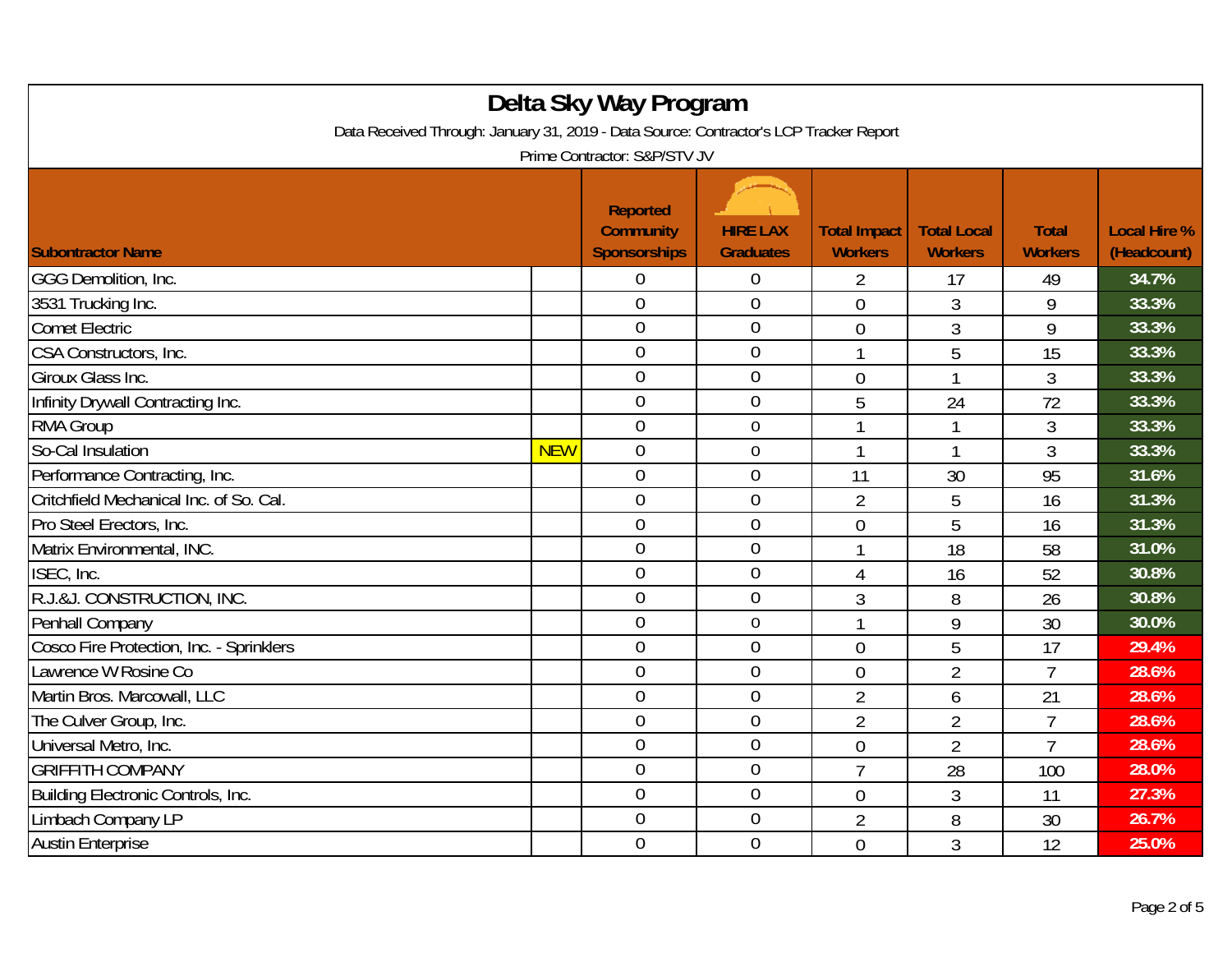| Delta Sky Way Program<br>Data Received Through: January 31, 2019 - Data Source: Contractor's LCP Tracker Report<br>Prime Contractor: S&P/STV JV |                                                            |                                     |                                       |                                      |                                |                                    |  |
|-------------------------------------------------------------------------------------------------------------------------------------------------|------------------------------------------------------------|-------------------------------------|---------------------------------------|--------------------------------------|--------------------------------|------------------------------------|--|
| <b>Subontractor Name</b>                                                                                                                        | <b>Reported</b><br><b>Community</b><br><b>Sponsorships</b> | <b>HIRE LAX</b><br><b>Graduates</b> | <b>Total Impact</b><br><b>Workers</b> | <b>Total Local</b><br><b>Workers</b> | <b>Total</b><br><b>Workers</b> | <b>Local Hire %</b><br>(Headcount) |  |
| Group Delta Consultants, Inc.                                                                                                                   | 0                                                          | 0                                   | $\overline{0}$                        |                                      | 4                              | 25.0%                              |  |
| Johnson & Turner Painting Co. Inc.                                                                                                              | $\overline{0}$                                             | $\overline{0}$                      | $\overline{0}$                        | 4                                    | 16                             | 25.0%                              |  |
| GecTwo, Inc.                                                                                                                                    | $\overline{0}$                                             | $\boldsymbol{0}$                    |                                       | 3                                    | 13                             | 23.1%                              |  |
| Norcal Pipeline Services, Inc.                                                                                                                  | $\theta$                                                   | $\overline{0}$                      | $\overline{0}$                        | 6                                    | 26                             | 23.1%                              |  |
| Best Contracting Services, Inc.                                                                                                                 | $\overline{0}$                                             | $\overline{0}$                      | 1                                     | $\overline{2}$                       | 9                              | 22.2%                              |  |
| Western Industrial Contractors, Inc.                                                                                                            | $\overline{0}$                                             | $\overline{0}$                      | 3                                     | 12                                   | 56                             | 21.4%                              |  |
| Environmental Construction Group, Inc.                                                                                                          | $\overline{0}$                                             | $\mathbf 0$                         |                                       | $\overline{2}$                       | 10                             | 20.0%                              |  |
| Stantru Resources Inc DBA Santru Reinforcing Steel                                                                                              | $\mathbf 0$                                                | $\mathbf 0$                         | $\overline{0}$                        | $\overline{2}$                       | 10                             | 20.0%                              |  |
| Traffic Management, Inc.                                                                                                                        | $\overline{0}$                                             | 0                                   | $\mathbf 0$                           | 3                                    | 15                             | 20.0%                              |  |
| United Heider Inspection Group                                                                                                                  | $\mathbf 0$                                                | $\overline{0}$                      | $\overline{0}$                        | 3                                    | 16                             | 18.8%                              |  |
| <b>ACCO Engineered Systems</b>                                                                                                                  | $\overline{0}$                                             | $\overline{0}$                      | $\overline{0}$                        | 3                                    | 18                             | 16.7%                              |  |
| Air Balance Co, Inc.                                                                                                                            | $\theta$                                                   | $\overline{0}$                      | $\overline{0}$                        |                                      | 6                              | 16.7%                              |  |
| United Riggers & Erectors, Inc.                                                                                                                 | $\overline{0}$                                             | $\mathbf 0$                         | $\overline{0}$                        |                                      | 6                              | 16.7%                              |  |
| <b>Badger Daylighting Corp</b>                                                                                                                  | $\mathbf 0$                                                | $\overline{0}$                      | 1                                     | 4                                    | 27                             | 14.8%                              |  |
| <b>Shape Interior Systems</b>                                                                                                                   | $\theta$                                                   | $\boldsymbol{0}$                    | $\overline{0}$                        |                                      | $\overline{7}$                 | 14.3%                              |  |
| <b>Xcel Mechanical Systems</b>                                                                                                                  | $\mathbf 0$                                                | $\boldsymbol{0}$                    | $\overline{0}$                        | $\overline{2}$                       | 14                             | 14.3%                              |  |
| Northstar Contracting Group, Inc                                                                                                                | $\theta$                                                   | $\mathbf 0$                         | $\overline{0}$                        | $\overline{2}$                       | 15                             | 13.3%                              |  |
| <b>Advanced Fire Protection</b>                                                                                                                 | $\theta$                                                   | $\overline{0}$                      |                                       |                                      | 8                              | 12.5%                              |  |
| Dean Visosky Contractors, Inc.                                                                                                                  | $\overline{0}$                                             | $\mathbf 0$                         | $\overline{0}$                        |                                      | 8                              | 12.5%                              |  |
| G & F Concrete Cutting                                                                                                                          | $\theta$                                                   | $\boldsymbol{0}$                    | $\overline{0}$                        |                                      | 9                              | 11.1%                              |  |
| <b>Underground Construction Company</b>                                                                                                         | $\overline{0}$                                             | $\mathbf 0$                         | $\overline{0}$                        | 3                                    | 28                             | 10.7%                              |  |
| Mr. Crane, Inc.                                                                                                                                 | $\mathbf 0$                                                | $\mathbf 0$                         | $\mathbf 0$                           | $\mathbf{1}$                         | 20                             | 5.0%                               |  |
| A Good Sign & Graphics Co                                                                                                                       | $\overline{0}$                                             | $\boldsymbol{0}$                    | $\overline{0}$                        | $\overline{0}$                       | 5                              | 0.0%                               |  |
| <b>AERO Bridgeworks</b>                                                                                                                         | $\mathbf 0$                                                | $\overline{0}$                      | $\overline{0}$                        | $\overline{0}$                       | 12                             | 0.0%                               |  |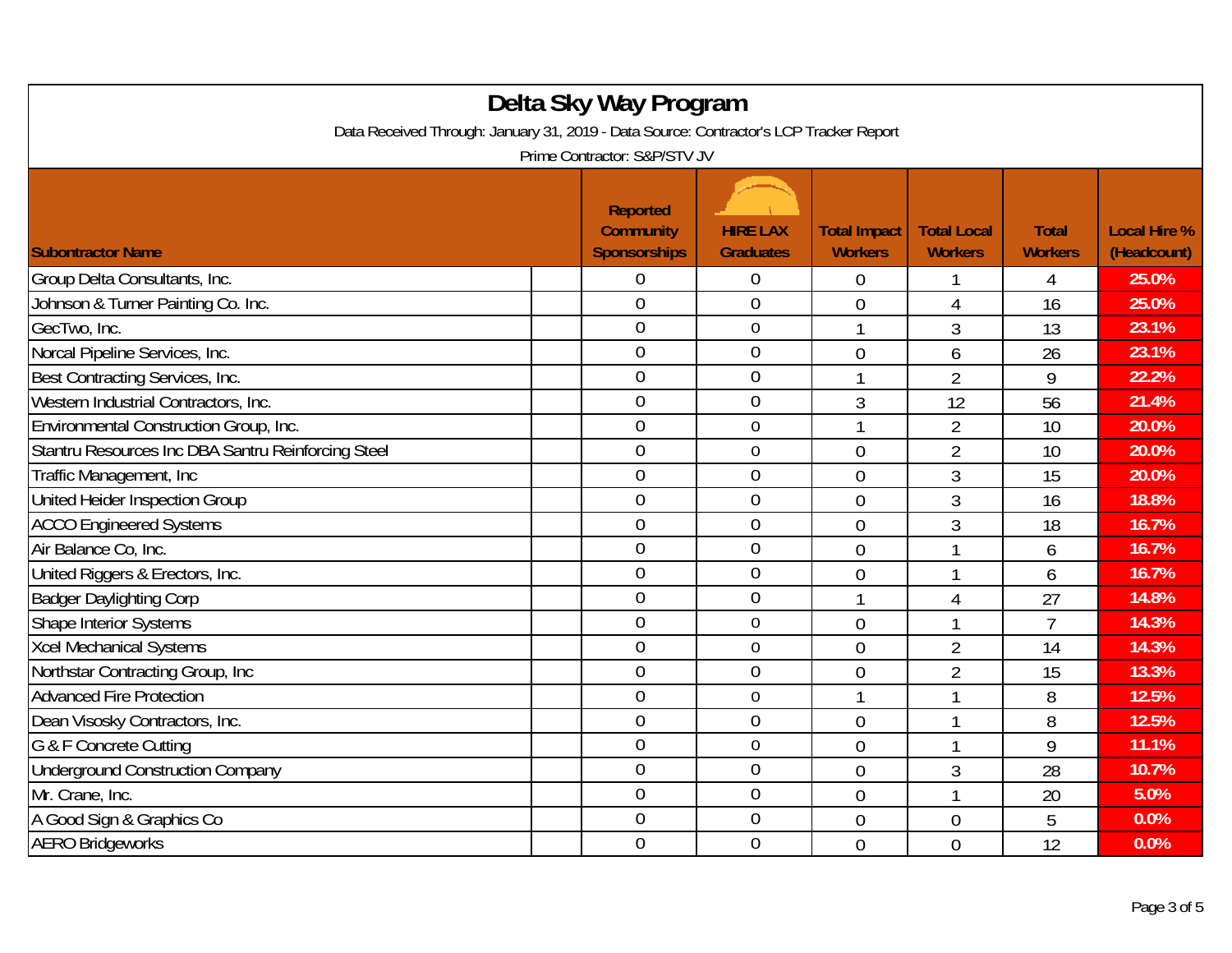| Delta Sky Way Program<br>Data Received Through: January 31, 2019 - Data Source: Contractor's LCP Tracker Report<br>Prime Contractor: S&P/STV JV |                |                  |                |                |                |      |  |
|-------------------------------------------------------------------------------------------------------------------------------------------------|----------------|------------------|----------------|----------------|----------------|------|--|
|                                                                                                                                                 |                |                  |                |                |                |      |  |
| ARB, Inc.                                                                                                                                       | $\overline{0}$ | 0                | $\overline{0}$ | 0              |                | 0.0% |  |
| Art Cuevas Concrete                                                                                                                             | $\overline{0}$ | $\overline{0}$   | $\overline{0}$ | $\overline{0}$ | 12             | 0.0% |  |
| Bragg Crane Service                                                                                                                             | $\overline{0}$ | $\boldsymbol{0}$ | $\theta$       | $\overline{0}$ | 3              | 0.0% |  |
| CENTER-LINE CONCRETE CUTTING INC                                                                                                                | $\theta$       | $\mathbf 0$      | $\overline{0}$ | $\overline{0}$ |                | 0.0% |  |
| City Service Contracting, Inc.                                                                                                                  | $\overline{0}$ | $\overline{0}$   | $\overline{0}$ | $\overline{0}$ | 5              | 0.0% |  |
| Climatec                                                                                                                                        | $\overline{0}$ | $\boldsymbol{0}$ | $\overline{0}$ | $\overline{0}$ | $\overline{2}$ | 0.0% |  |
| Commercial Scaffolding of CA, Inc.                                                                                                              | $\overline{0}$ | $\overline{0}$   | $\overline{0}$ | $\overline{0}$ | $\overline{4}$ | 0.0% |  |
| <b>Concrete Coring Company</b>                                                                                                                  | $\overline{0}$ | $\overline{0}$   | $\overline{0}$ | $\overline{0}$ |                | 0.0% |  |
| CONNER CONCRETE CUTTING & CORING                                                                                                                | $\theta$       | $\mathbf 0$      | $\overline{0}$ | $\overline{0}$ | 5              | 0.0% |  |
| Digital Decora, Inc.                                                                                                                            | $\mathbf 0$    | $\mathbf 0$      | $\overline{0}$ | $\overline{0}$ | $\overline{2}$ | 0.0% |  |
| Geo-Advantec, Inc.                                                                                                                              | $\overline{0}$ | $\overline{0}$   | $\overline{0}$ | $\overline{0}$ |                | 0.0% |  |
| GONSALVES & SANTUCCI INC. DBA CONCO PUMPING INC                                                                                                 | $\theta$       | $\mathbf 0$      | $\overline{0}$ | $\overline{0}$ | $\overline{4}$ | 0.0% |  |
| <b>Hill Crane Service</b>                                                                                                                       | $\mathbf 0$    | $\mathbf 0$      | $\overline{0}$ | $\overline{0}$ | 3              | 0.0% |  |
| J Colavin & Son, Inc                                                                                                                            | $\overline{0}$ | $\overline{0}$   | $\overline{0}$ | $\overline{0}$ | $\overline{2}$ | 0.0% |  |
| <b>PCI Striping</b>                                                                                                                             | $\theta$       | $\mathbf 0$      | $\mathbf 0$    | $\overline{0}$ | 14             | 0.0% |  |
| Premier Interior Development, Inc.                                                                                                              | $\mathbf 0$    | $\mathbf 0$      | $\overline{0}$ | $\overline{0}$ | 5              | 0.0% |  |
| PSI3G Inc dba Partition Specialties, Inc.                                                                                                       | $\overline{0}$ | $\mathbf 0$      | $\overline{0}$ | $\overline{0}$ | $\overline{2}$ | 0.0% |  |
| Psomas                                                                                                                                          | $\theta$       | $\overline{0}$   | $\overline{0}$ | $\overline{0}$ | $\overline{2}$ | 0.0% |  |
| R. J. Lalonde, Inc.                                                                                                                             | $\mathbf{0}$   | $\mathbf 0$      | $\overline{0}$ | $\overline{0}$ | $\overline{7}$ | 0.0% |  |
| Savala Equipment Company                                                                                                                        | $\overline{0}$ | $\boldsymbol{0}$ | $\overline{0}$ | $\overline{0}$ |                | 0.0% |  |
| The J.V. Land Clearing Co., Inc.                                                                                                                | $\theta$       | $\boldsymbol{0}$ | $\overline{0}$ | $\overline{0}$ | 6              | 0.0% |  |
| The LKR Group, Inc.                                                                                                                             | $\mathbf 0$    | $\mathbf 0$      | $\overline{0}$ | $\overline{0}$ | $\mathfrak{Z}$ | 0.0% |  |
| Vance Corporation                                                                                                                               | $\overline{0}$ | $\boldsymbol{0}$ | 0              | $\overline{0}$ |                | 0.0% |  |
| <b>Vertical Access</b>                                                                                                                          | $\overline{0}$ | $\overline{0}$   | $\overline{0}$ | $\overline{0}$ | $\mathfrak{Z}$ | 0.0% |  |